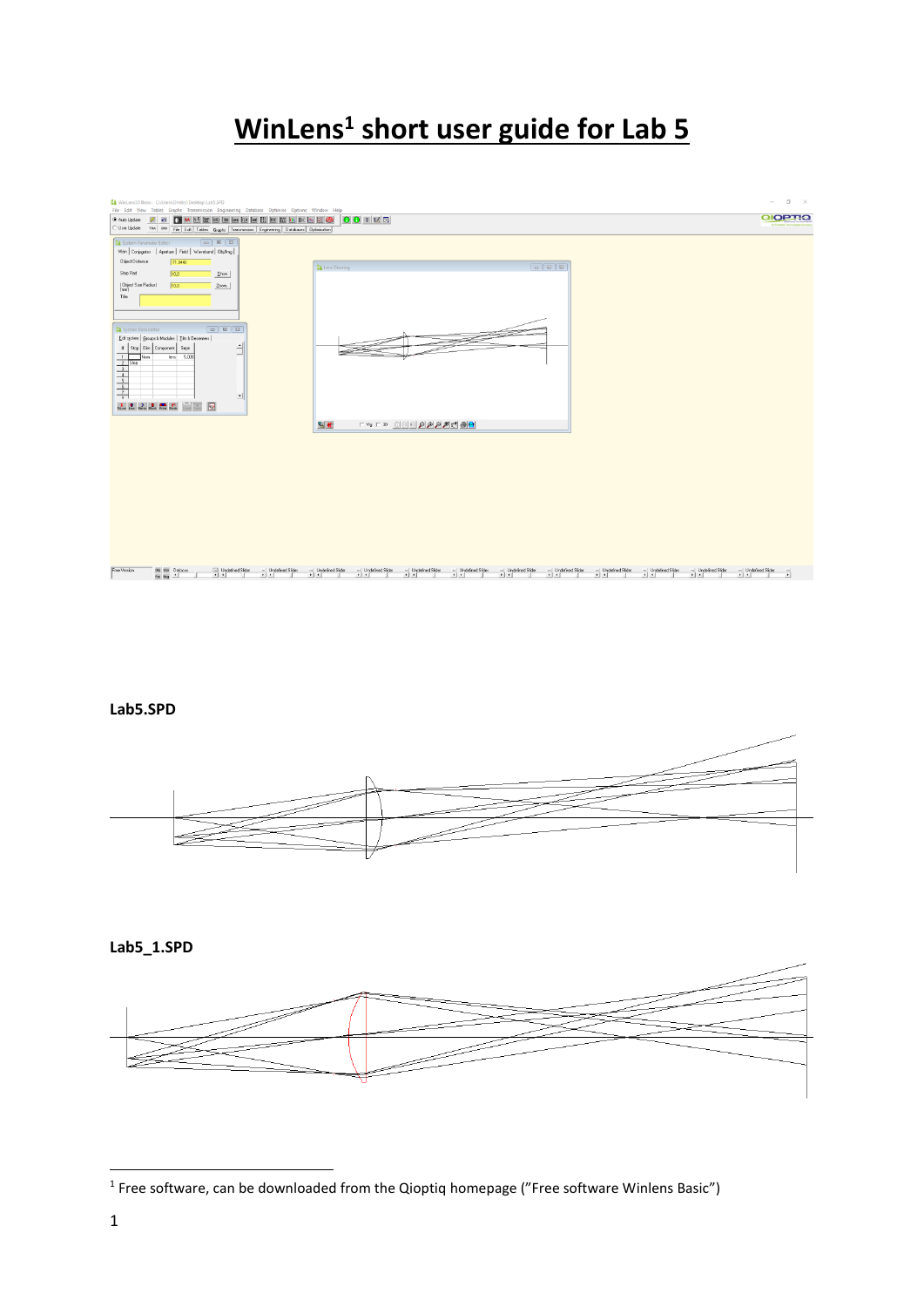#### **1. Basic functions**

## 1.1. System data Editor



- 1. Lens
- 2. Aperture
- 3. Distance between the lens and the aperture (5mm)
- 4. Click to flip a lens
- 5. Drag-and-drop optical components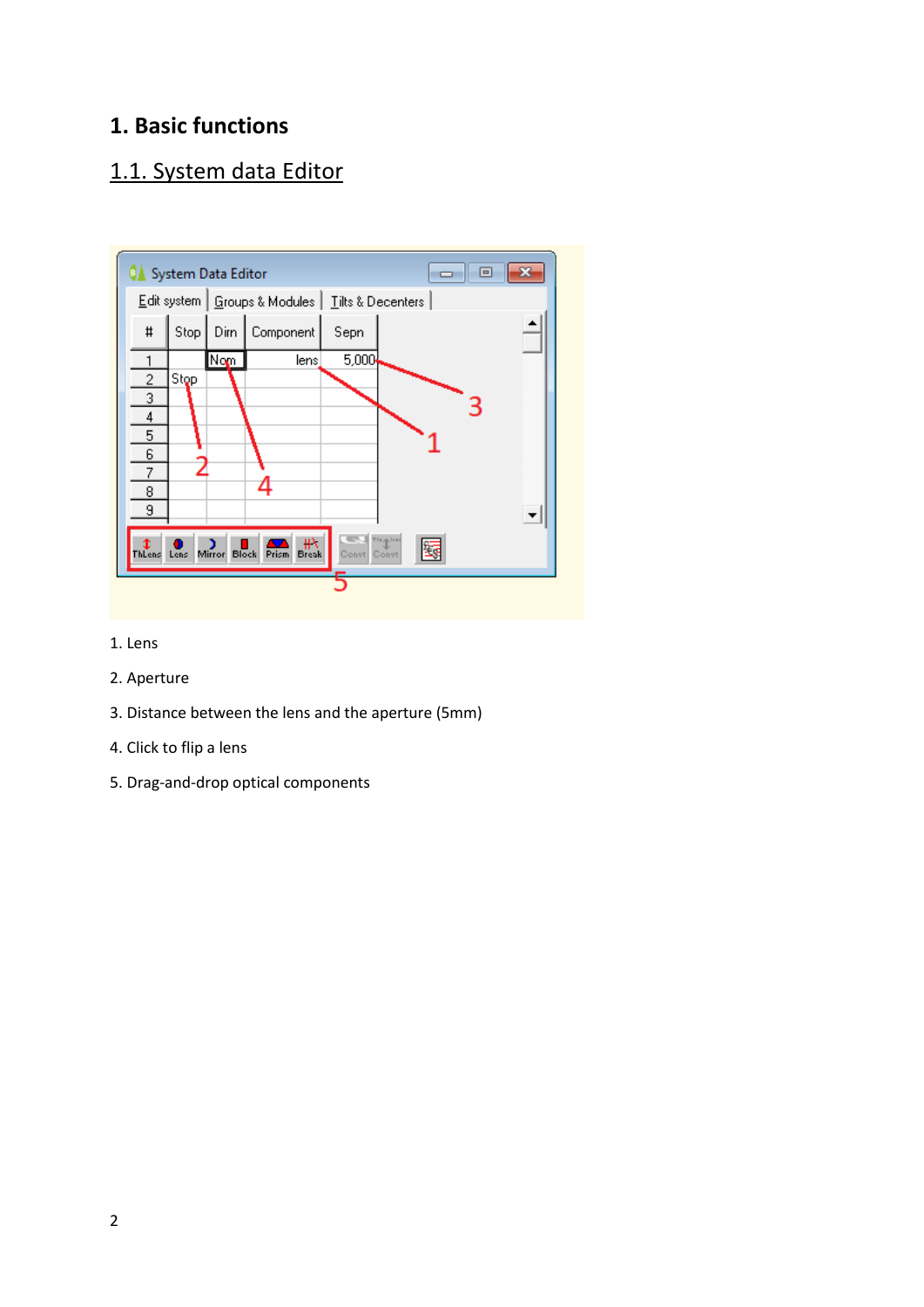### 1.2. System Parameter Editor

### *1.2.1. "Main"*

| $\Sigma$<br>回<br>System Parameter Editor                   |
|------------------------------------------------------------|
| Main   Conjugates<br>Aperture   Field   Waveband   Obj/Img |
| <b>Object Distance</b><br>$-71,0443$                       |
| Stop Rad<br>Show<br> 10,0                                  |
| Object Size Radius  <br>З<br>Zoom<br>10.0<br>[mm]          |
| Title                                                      |
|                                                            |

- 1. Distance from the object to the first surface (lens or aperture). See 1.2.2 Conjugates on p. 4
- 2. Radius of the aperture (half of the diameter)
- 3. Distance from the optical axis to the object (object height)

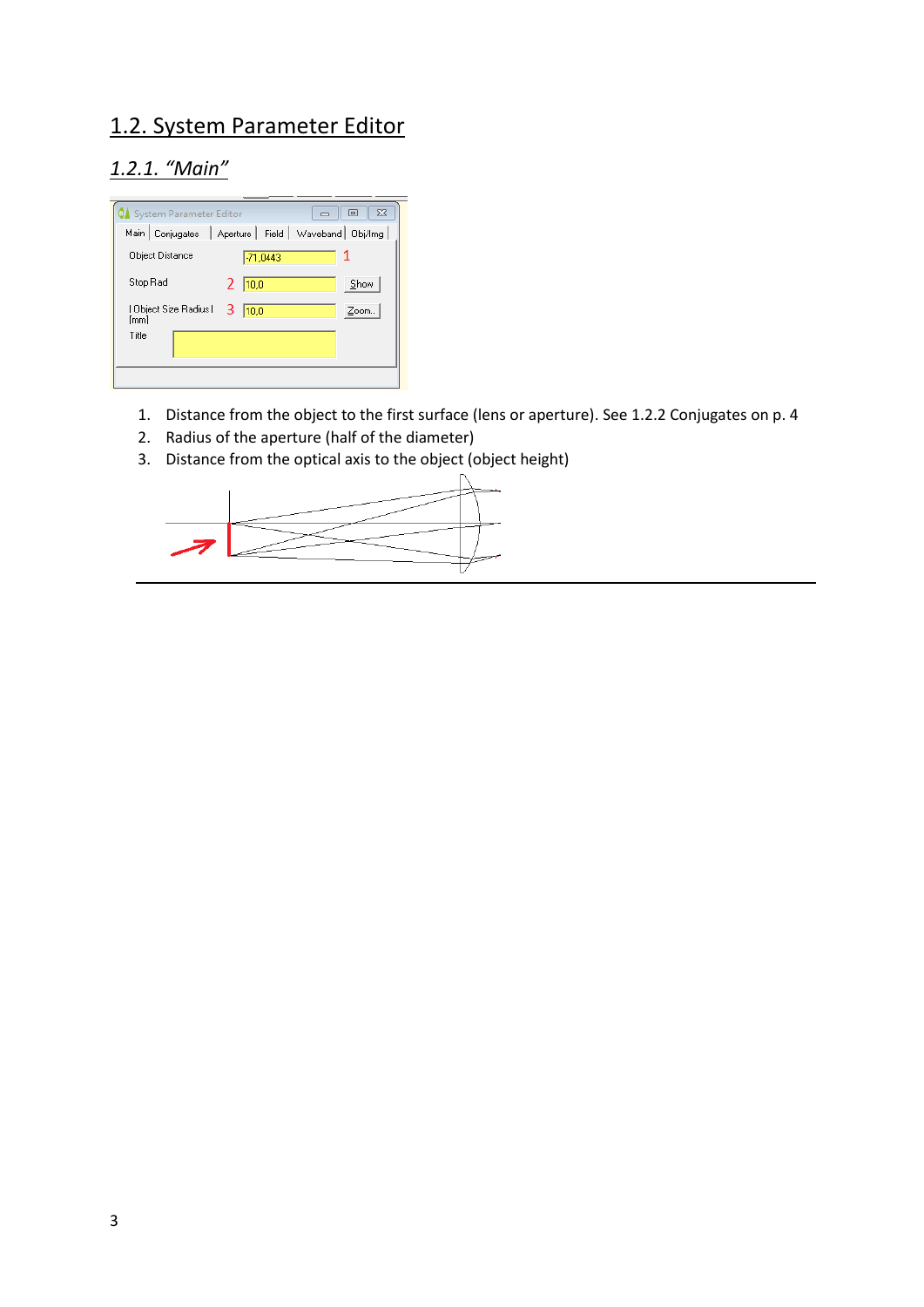#### *1.2.2. "Conjugates"*

| ×<br>⊟<br>System Parameter Editor                             |           |                       |  |  |  |  |  |  |
|---------------------------------------------------------------|-----------|-----------------------|--|--|--|--|--|--|
| Field  <br>Waveband   Obj/Img<br>Main   Conjugates   Aperture |           |                       |  |  |  |  |  |  |
| 10bject Distance <sup>7</sup> -71,0443                        |           | Object at             |  |  |  |  |  |  |
| $\left($ )                                                    | $-75.0$   | O<br>Infinity         |  |  |  |  |  |  |
| $2$ Image Distance $\bigcirc$                                 | 47,8227   | $\bullet^*$<br>Finite |  |  |  |  |  |  |
| ľО                                                            | 152.8227  | Conjugates            |  |  |  |  |  |  |
| Magnification $\bigcirc$                                      | $-2.0376$ | Image at<br>O         |  |  |  |  |  |  |
| Track $\bigcirc$                                              | 229,867   | Infinity              |  |  |  |  |  |  |
|                                                               |           |                       |  |  |  |  |  |  |
|                                                               |           |                       |  |  |  |  |  |  |

**OBS!** Positions marked with \* have to be always checked

**OBS!** Values in the red box are calculated AUTOMATICALLY (can be used)

- 1. Distance from the object to the  $1<sup>st</sup>$  surface of the optical system (lens or aperture);
- 2. Distance from the last surface of the optical system to the image (lens or aperture).

**A.**



**B.**

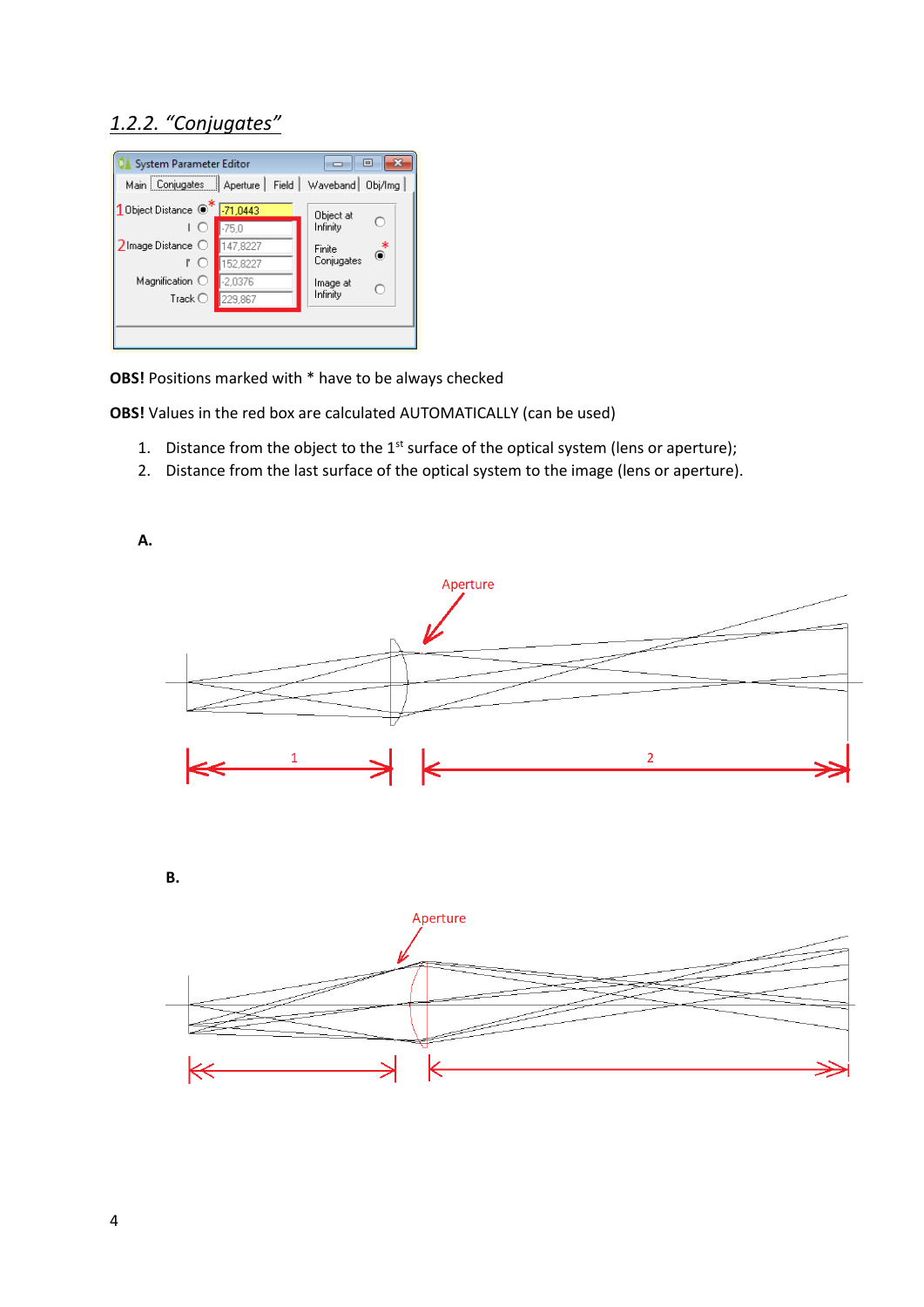## **2. Graphs**

| Auto Update          | $\sqrt{2}$ |  |                                                                        | <b>THE SOUTH AND IN THE REAL PROPERTY AND IN THE REAL PROPERTY OF A REAL PROPERTY AND</b> |
|----------------------|------------|--|------------------------------------------------------------------------|-------------------------------------------------------------------------------------------|
| <b>C</b> User Update | TRA OFD    |  | File Edi Tables Graphs Transmission Engineering Disabases Optimisation |                                                                                           |
|                      |            |  |                                                                        |                                                                                           |
|                      |            |  |                                                                        |                                                                                           |

## 2.1. "Lens drawing"

Shows how the optical system looks like



### 2.2. Seidel Barchart

Shows separate aberrations, for example **Coma**:

- A. Only Coma should be shown;
- B. "Component" shows aberrations for the system [lens + aperture];
- C. TOTal amount of Seidel Coma.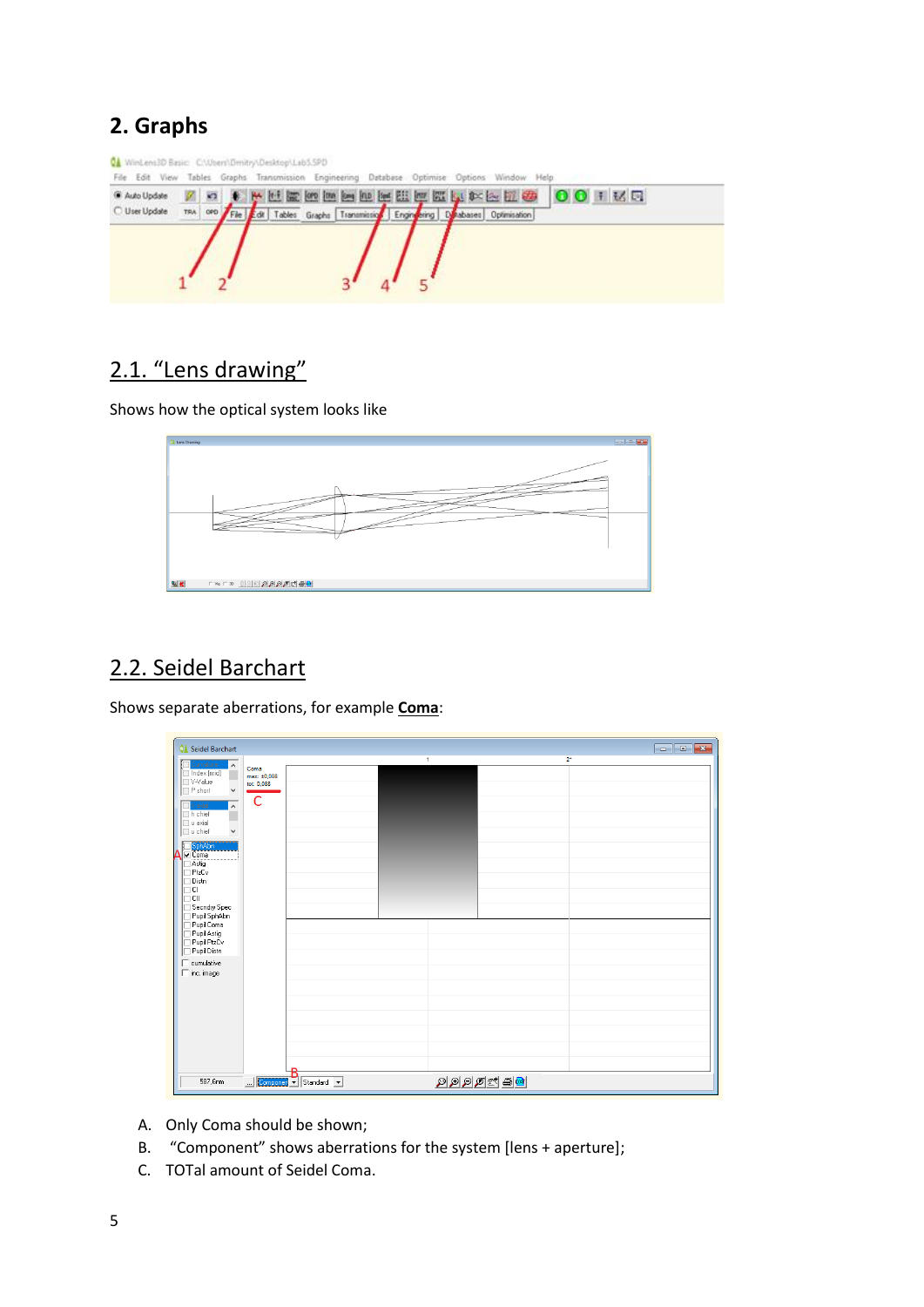## 2.3. Spot Diagram

Shows how the image of a point source (punktkälla) will look like.



- A. Make sure to **Un**check "Symb";
- B. Changes the size of the figures;
- C. On-axis object;
- D. Off-axis object.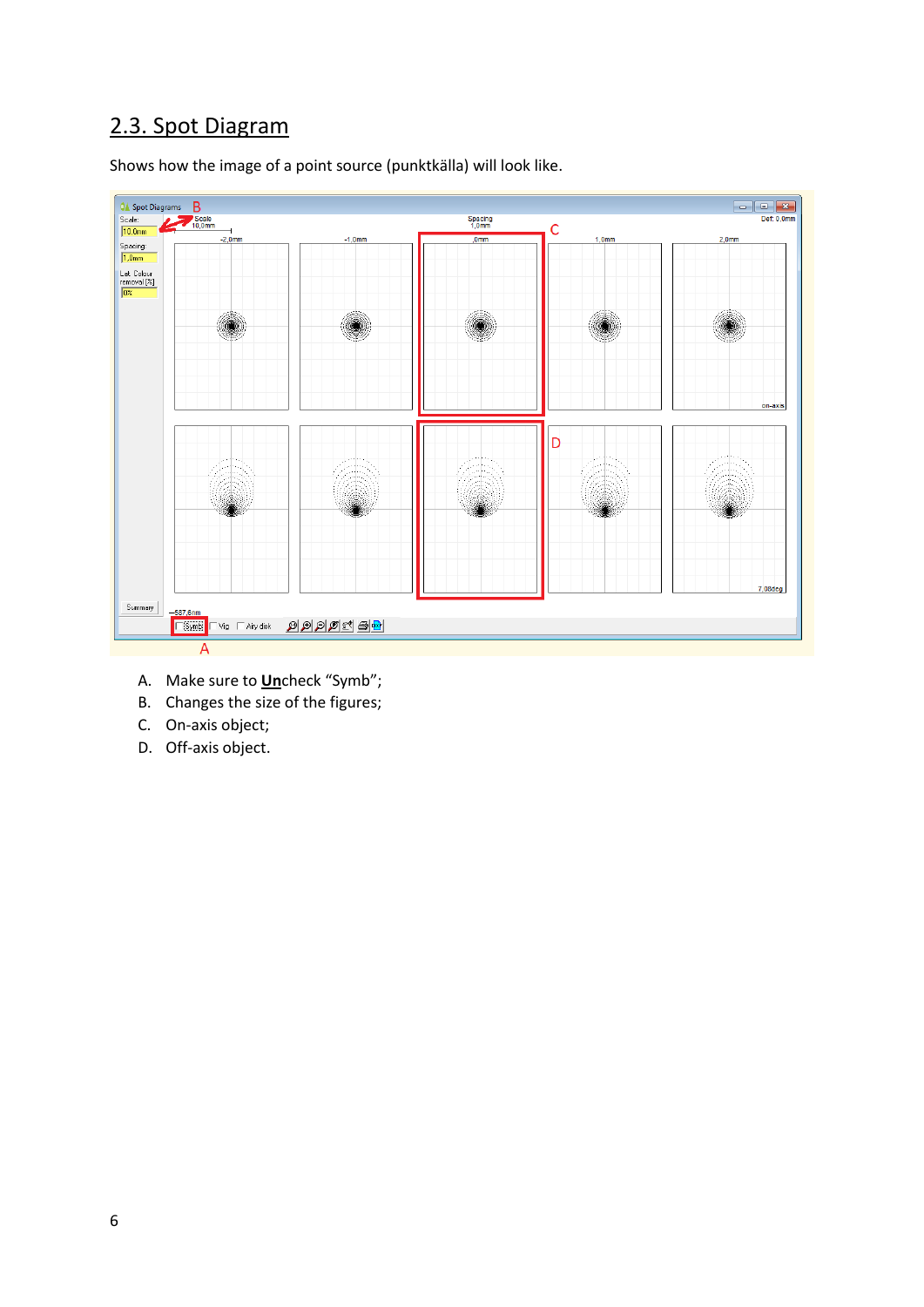### 2.4. Geometric MTF

Shows Modulation Transfer Function (MTF):



- A. Maximum spatial frequency (Cycles/mm = lines/mm).
- B. On-axis object point.
- C. Off-axis object point.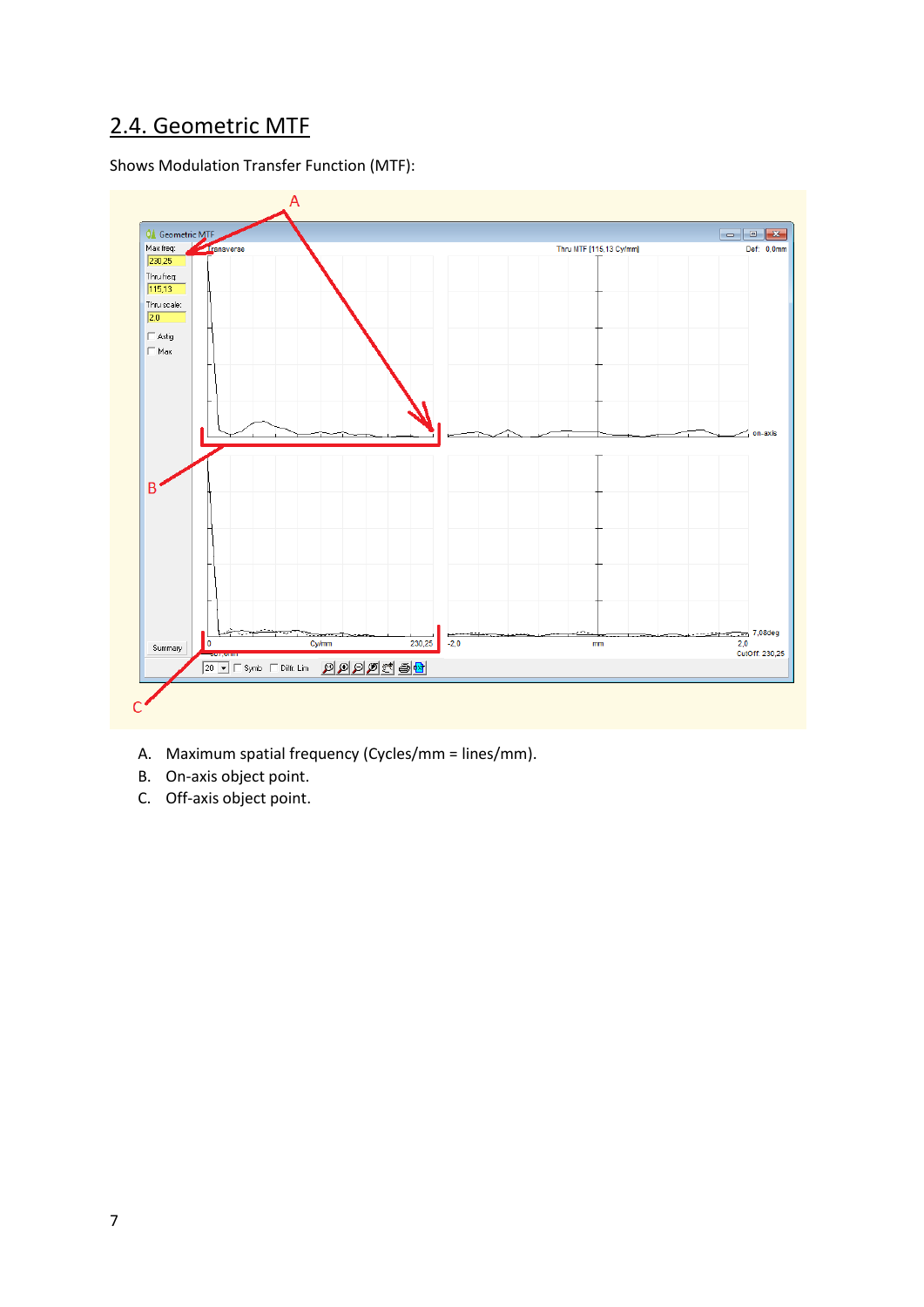## 2.5. Chromatic aberration [longitudinal]



- 1. Maximal wavelength in nanometers
- 2. Equivalent Focal Length (EFL) should be chosen
- 3. Wavelengths in nanometers and their colors on the figure
- 4. Equivalent Focal Length for each wavelength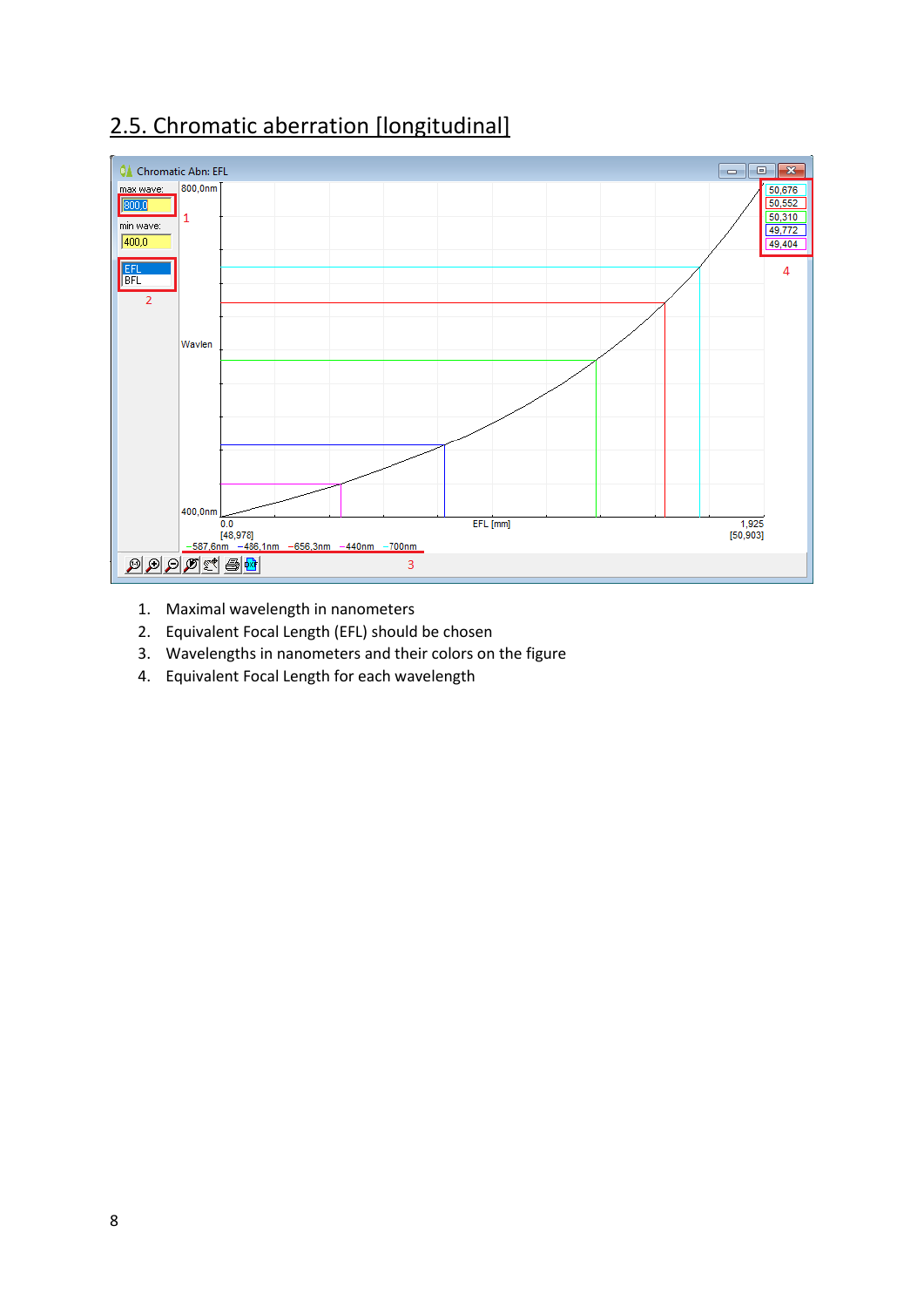### **3. Additional Functions**

## 3.1. "Defocus" slider



Clicking on the arrows will move the image plane from the paraxial focus (Defocus the image):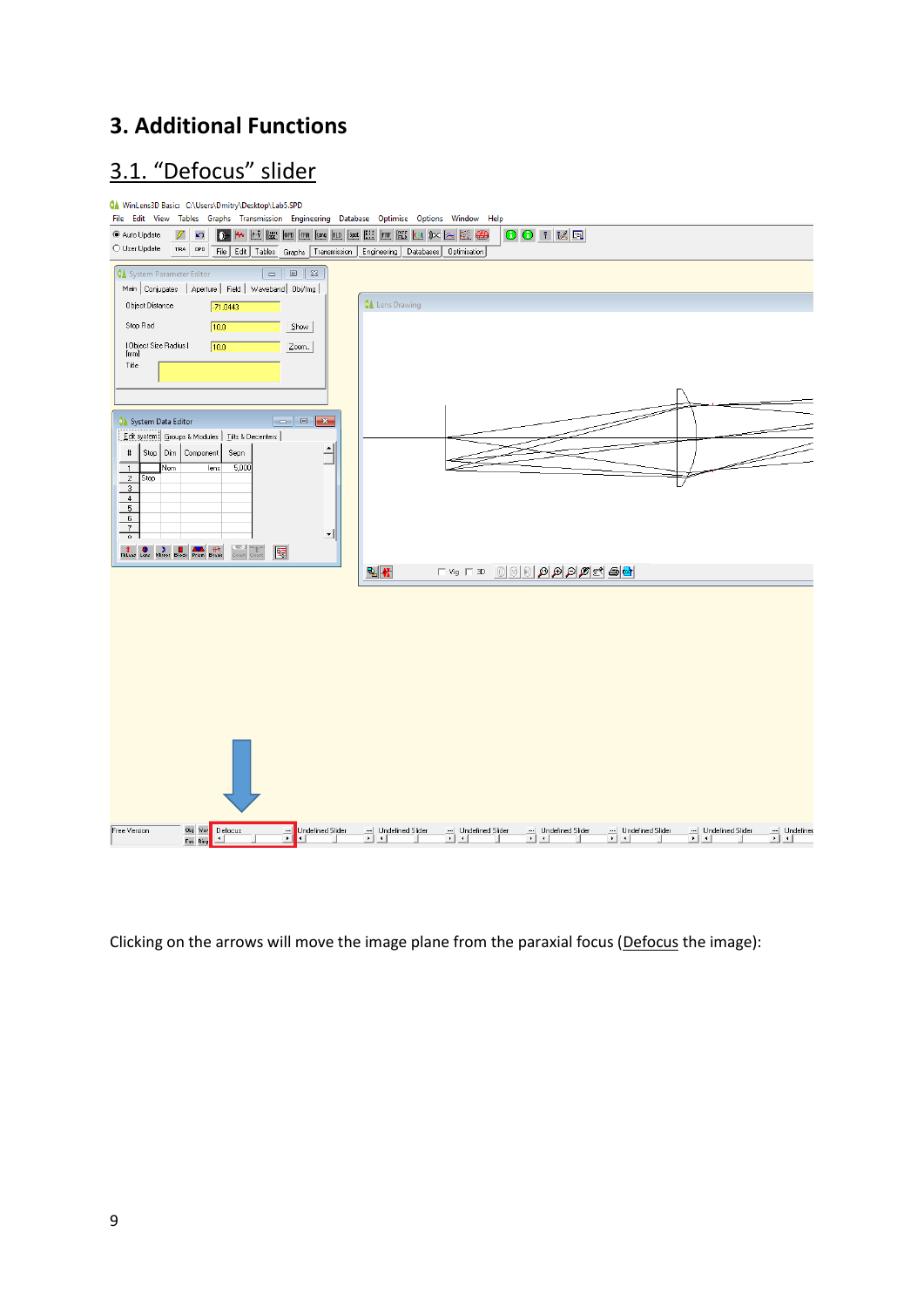

 $\begin{array}{c}\n\text{Defocus} \\
\hline\n\end{array}$  $\overline{2}$ ¥

**OBS!** The defocus step is usually too small (or too big), so it needs to be adjusted. This is done by clicking on the  $-$  button of the Defocus slider:

| $\mathbf{r}$<br>$-1$ $n_{\text{th}}$<br>$P$ rism Break<br>图<br>Convt Convt<br><b>Block</b> | <b>Slider definition</b><br>Type of parameter to<br>be adjusted: Defocus<br>Υüt<br>Ztilt<br>X decenter<br>Y decenter<br>Z decenter<br>Image space is<br>automatically chosen. | <b>Undefined Slider</b><br>Slide [component]<br>Width [gap after component]<br>Width [space inside component]<br>Curvature [surface]<br>Curvature X [surface]<br>Bend [component]<br>Power [component] |                                |                       |
|--------------------------------------------------------------------------------------------|-------------------------------------------------------------------------------------------------------------------------------------------------------------------------------|--------------------------------------------------------------------------------------------------------------------------------------------------------------------------------------------------------|--------------------------------|-----------------------|
|                                                                                            | Defocus 0.05                                                                                                                                                                  | Increment:                                                                                                                                                                                             | ±Range:<br>2,5[±]<br>16x<br>2x |                       |
|                                                                                            | Defocus - incr[s]: »<br>nominal:<br>Defocus + incr[s]: » - 4,01<br>0K                                                                                                         | $-4,11$<br>$-4.06$<br>Reset                                                                                                                                                                            | $-6,56$<br>$-1.56$<br>Cancel   |                       |
| <b>Undefined Slider</b><br>$\Box$<br>Defocus<br>Way<br>ОЫ<br>۰<br>Fan Ring                 | Undefined Slider<br><br>٠<br>$\blacktriangleleft$                                                                                                                             | <b>Undefined Slider</b><br><br>٠                                                                                                                                                                       | $\cdots$<br>×<br>٠             | <b>Undefined Slic</b> |

- A. Change "Increment" to bigger/smaller value.
- B. Press "Enter". The "Range" will change automatically.
- C. Press "OK".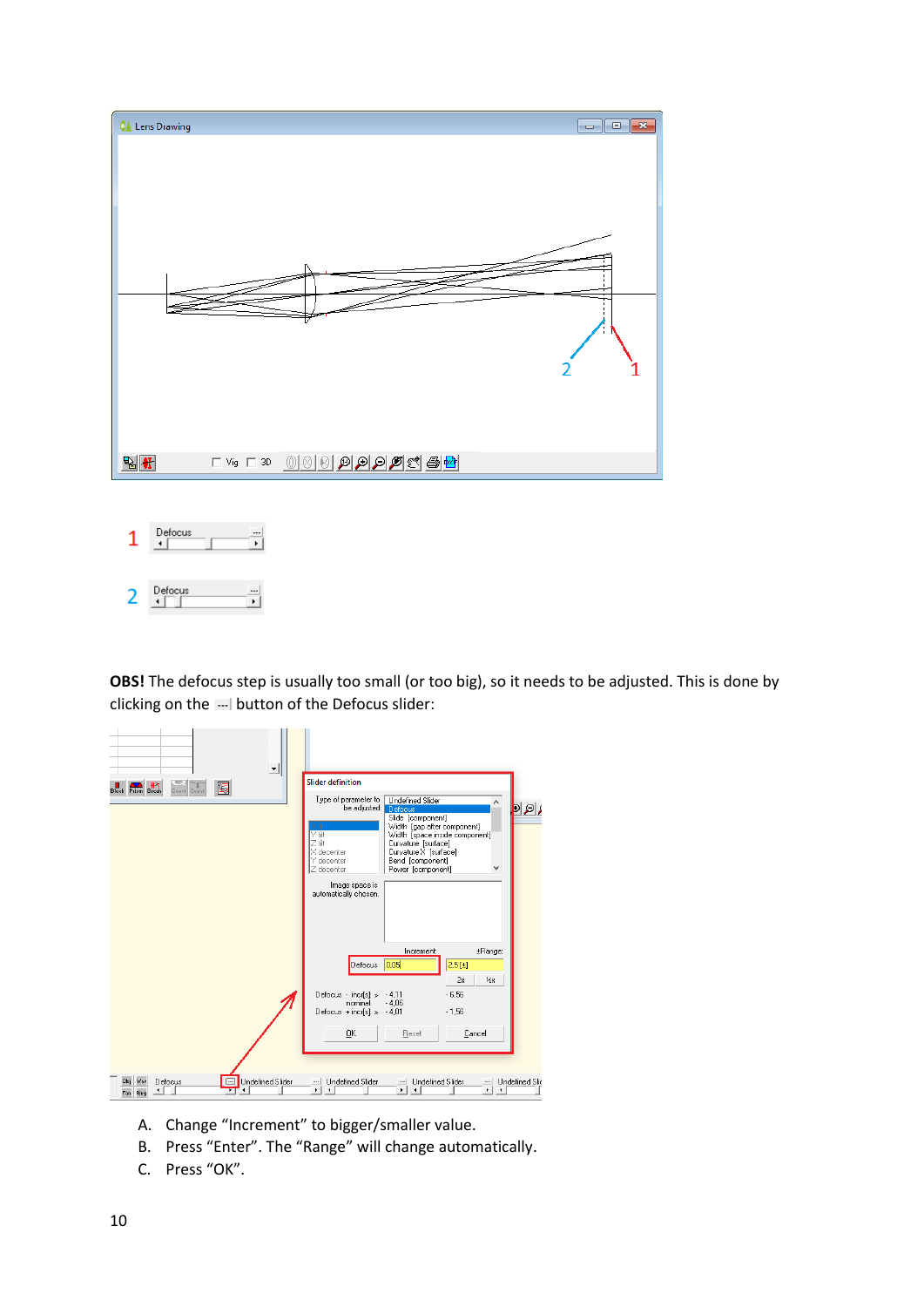## 3.2. Change number of object points

A. In the top menu press "Options"-> "Number of Object Points":

| minimum passer anyouth (printing to complete station b                                                           |                            |                   |
|------------------------------------------------------------------------------------------------------------------|----------------------------|-------------------|
| Graphs Transmission Engineering<br>Optimise<br>View<br><b>Tables</b><br>Database<br>File Edit                    | Options<br>Window Help     |                   |
| 略略略田际<br>Ê<br>图<br>Auto Update<br>n<br>9<br>K)                                                                   | Angular Abn Display        | $Shift + F2$<br>þ |
| O User Update<br><b>TRA</b><br>OPD<br>Engineering<br>Transmission<br>Edit  <br>Tables  <br>Graphs<br>File  <br>D | <b>OPD Format</b>          | $Shift + F3$      |
|                                                                                                                  | <b>Aspheric Definition</b> |                   |
| $\Sigma$<br><b>QA</b> System Parameter Editor<br>回<br>$\Box$                                                     | <b>Aperture Control</b>    |                   |
| Aperture   Field  <br>Main   Conjugates<br>Waveband   Obj/Img                                                    | Number of Object Points    | $Shift + F4$      |
| Object Distance<br>$-71,0443$                                                                                    | Number of Wavelengths      | $Shift + F5$      |
| <b>QA</b> Lens Dray                                                                                              | Number of Rays in Fans     |                   |
| Stop Rad<br>10,0<br>$S$ how                                                                                      | Number of Ray Rings        | $Shift+F6$        |
| Object Size Radius   <br>10.0<br>$Z$ oom<br>[mm]                                                                 | Glass Maker Preferences    |                   |
| Title                                                                                                            | Defocus                    | $Shift + F7$      |
|                                                                                                                  | <b>Colour Scheme</b>       | $Shift + F8$      |
|                                                                                                                  | Update Now                 | F <sub>9</sub>    |
| $\overline{\mathbf{x}}$<br><b>System Data Editor</b><br>同                                                        |                            |                   |

WinLens3D Basic: C:\Users\Dmitry\Desktop\Lab5.SPD

B. In the dialog box choose number of object points and press "OK":

| <b>QA</b> Lens Drawing |                                    |                                                  |                       |           |
|------------------------|------------------------------------|--------------------------------------------------|-----------------------|-----------|
|                        |                                    | Select nos, of object points:                    |                       |           |
|                        | 10                                 | $20 \t30$                                        | $4^\circ$             | $5^\circ$ |
|                        | Intermediate fields:               | $\textcolor{blue}{\bullet}$ Height<br>Angle<br>O | <del></del><br>Linear |           |
|                        | $\underline{\mathsf{O}}\mathsf{K}$ |                                                  |                       | Cancel    |